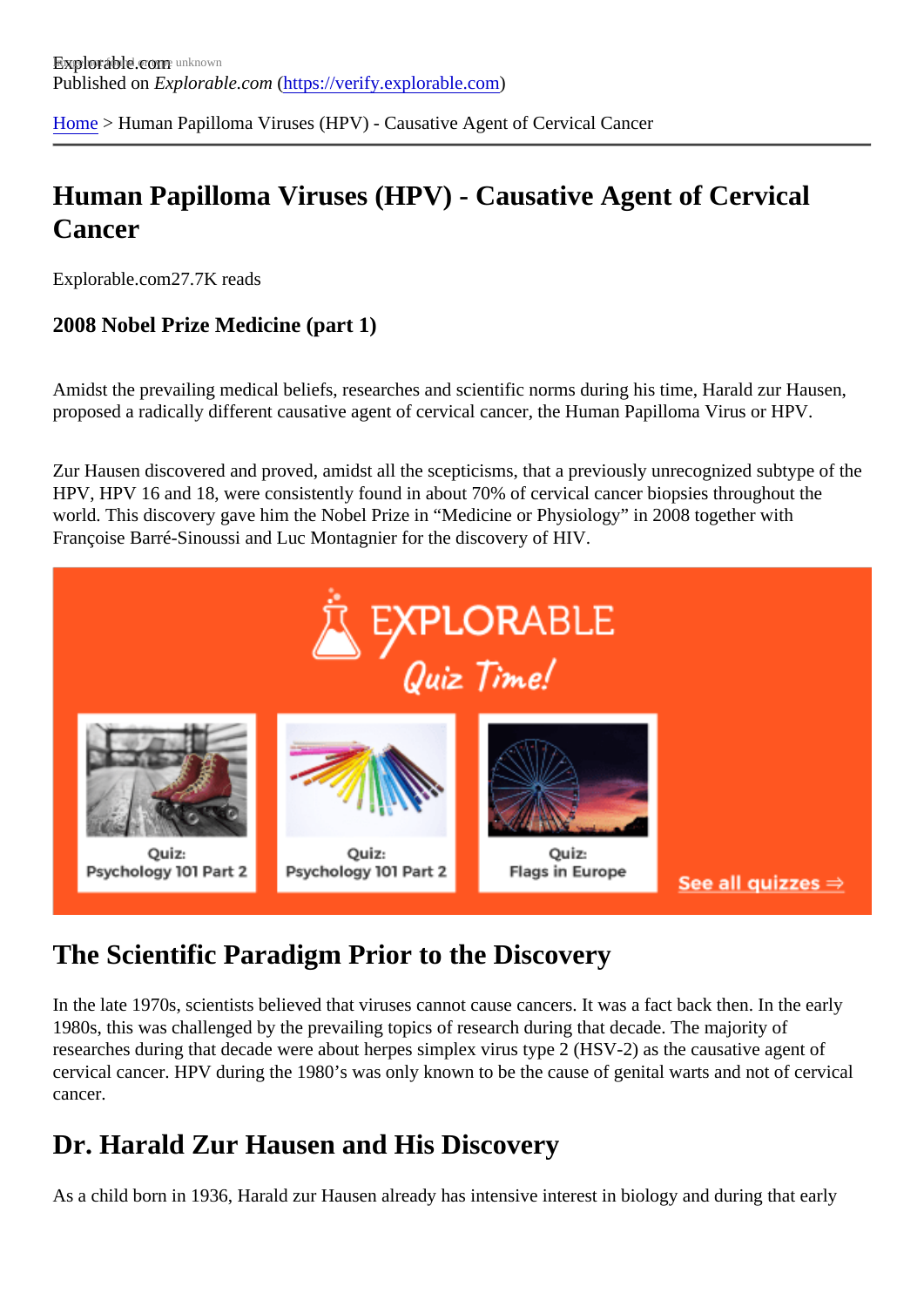age, he already wanted to be become a scientist. Due to his passion for science, he opted to pursue medi Medicine gave him the chance to experience surgery, internal medicine and obstetrics and gynecology. The last part fascinated him the most. He then left the field of medicine and pursued Medical Microbiology and Immunology.

In 1972, he was appointed chairman of the Institute of Clinical Virology in Erlangen-Nürnberg. During this time, he received different reports stating that there exists malignant wart conversion into squamous cell carcinomas, cervical cancer. This then triggered the idea that the cause of genital warts, Human Papilloma Virus or HPV can be the cause of cervical cancer.

In 1974, he conducted alot study[1] that revealed that there are different types of papilloma viruses. In the following years, he was able to isolating increasing number of Human Papilloma Virus novel subtypes. In 1979, his co-researchers Lutz Gissmann and Ethel-Michele de Villiers were successful in cloning the first DNA from a genital wart, HPV-6. Following HPV-6, they discovered HPV-11. They used HPV-11 as a probe and one out of 24 cervical cancer biopsies turned out to be positive. In these biopsies, unknown fair bands became visible suggesting that a different subtype of HPV is related to the cancer. The unknown bands were asked to be cloned and in 1983 and 1984, they were able to isolate HPV-16 and HPV-18 respectively.

HPV-16 DNA was found to be present in 50% of call vical cancer<sup>[2]</sup> biopsies while HPV-18 was found to be present in 20% of the cases. These figures proved that HPV-16 and 18 play an important role in cervical cancer development.

## Importance of the Discovery

More than 500,000 women per year are affected by Cervical Cancer. More than 5% of all cancers worldwiged at a are caused by a persistent infection of the Human Papilloma Virus 613]. There are already more than 100 HPV types that are known to men and 40 of these infect the genital tract, out of the 40, 15 HPV types put women at high risk for cervical cancer. HPV as noted to be seen in 99.7% of all cervical cancers in the world. The discovery of Harald zur Hausen gave us the knowledge about HPV-16 and 18. This discovery paved the way to a greater understanding of cervical cancer. Furthermore, it led to the development of vaccines that are now found to be more than 95% effective in protecting women from HPV acquisition.

## Cervical Cancer

#### Vaccines

There are two available vaccines in the market today, Cervarix by GlaxoSmithKline and Gardasil by Merck. Both of these vaccines protect against the infection of both HPV-16 and 18. But Gardasil also protects against HPV-6 and 11 which causes genital warts. These vaccines are recommended to 11 and 12 year-old girls and also to 13-26 year-old females. Both vaccines are delivered 3 times over six months and it is recommended that you take the same brand for the three doses. The vaccines provide little benefits if you already infected with HPV. It also has no therapeutic effects on existing HPV infections.

Signs and Symptoms